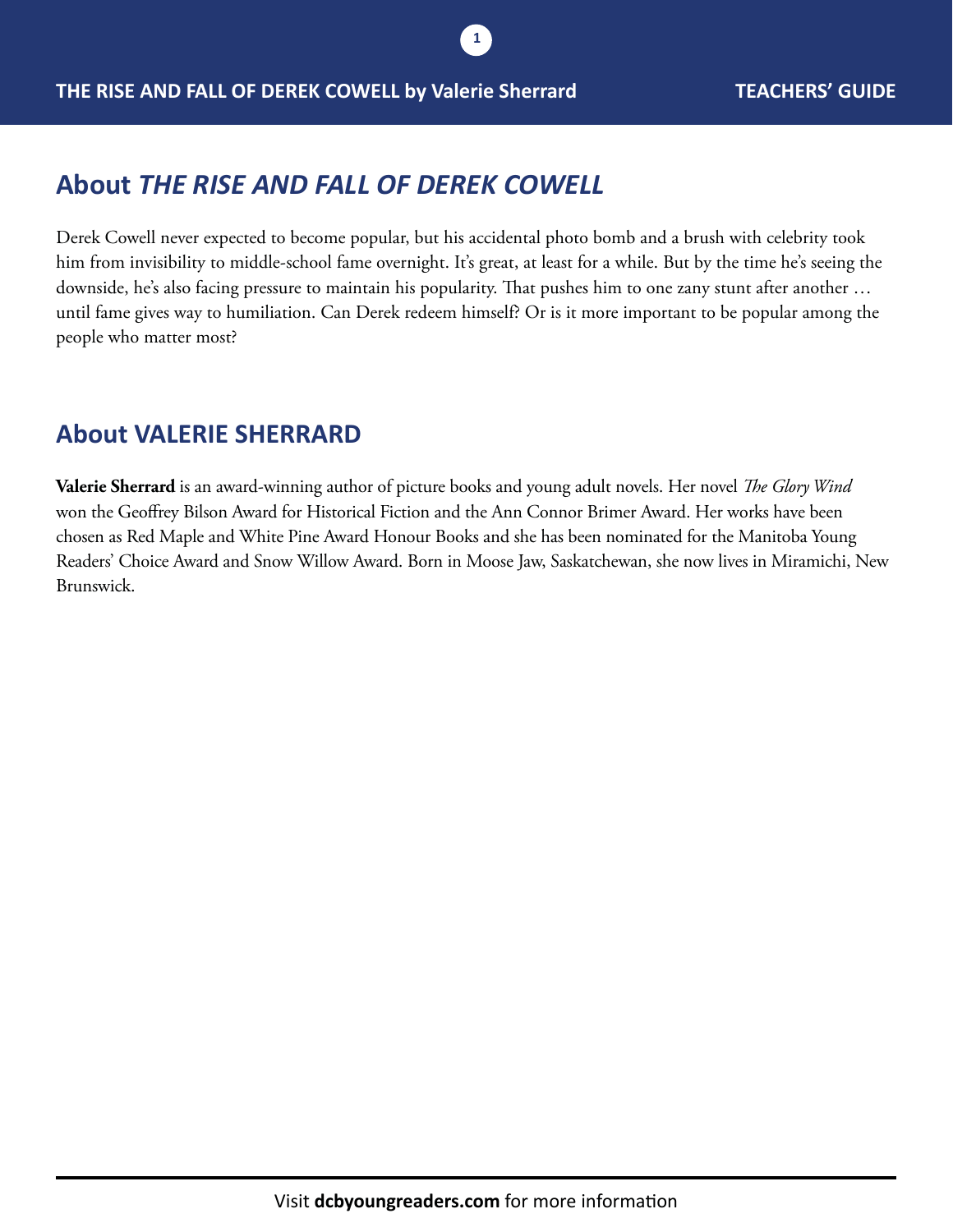## **Curriculum**

Grade 4, 5, 6, 7 Language (Reading, Writing)

# **Student Objectives**

After reading *The Rise and Fall of Derek Cowell*, students should be able to:

- Make inferences about texts using stated and implied ideas from the texts as evidence
- Identify the point of view presented in a text, citing supporting evidence from the text, and suggest some possible alternative perspectives

**2**

- Analyze texts and explain how specific elements in them contribute to meaning
- Extend understanding of texts by connecting the ideas in them to their own knowledge, experience, and insights, to other familiar texts, and to the world around them
- Develop interpretations about texts using stated and implied ideas to support their interpretations

## **Getting Started**

- Discuss internet challenges (e.g. bad: the cinnamon challenge, the Tide Pod challenge, etc. and good/harmless: the ice bucket challenge, the bottle flip challenge, etc.)
- Discuss/define phobias.
- Ask the students what they think it might be like to be famous.